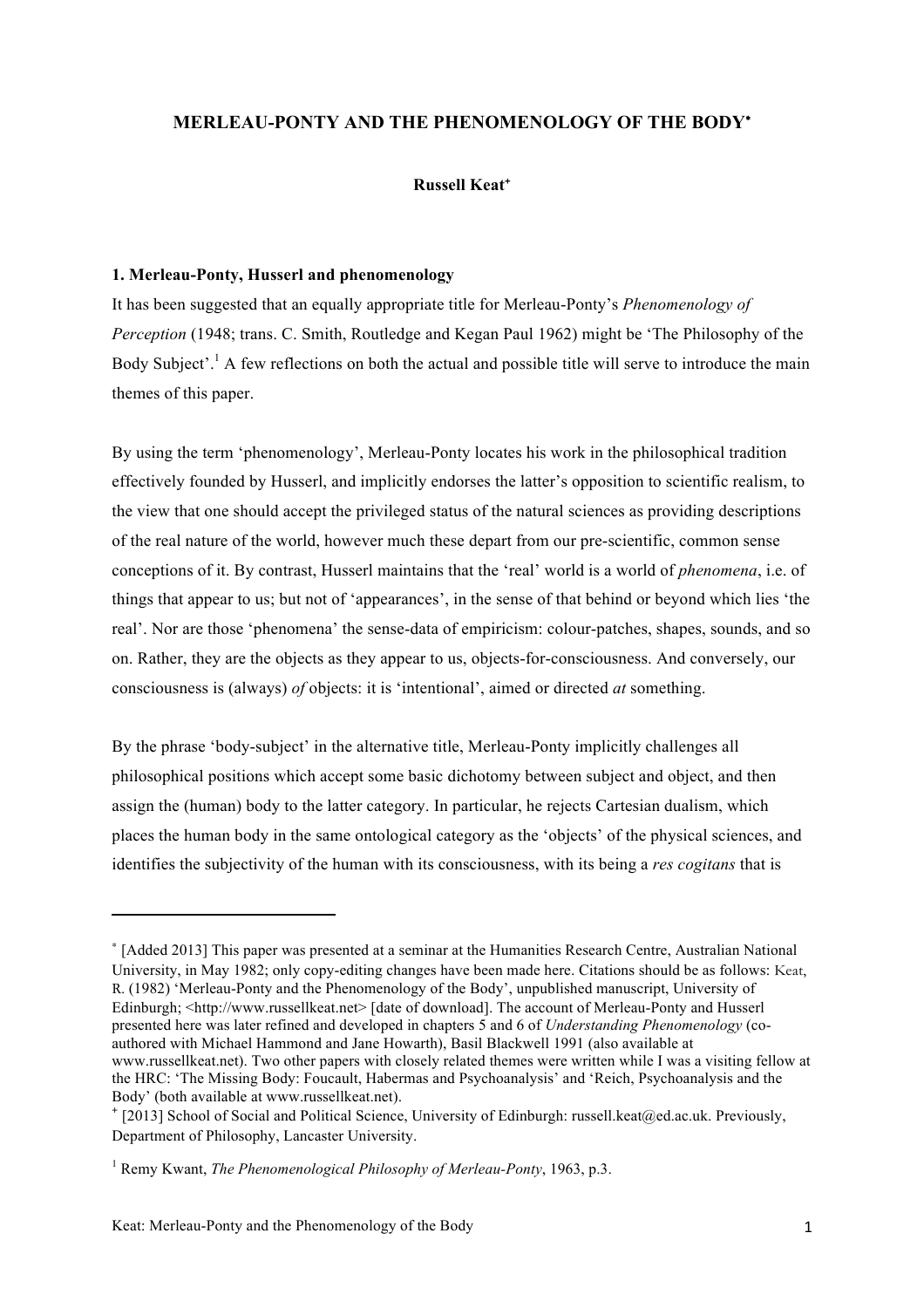only contingently, though somehow 'intimately', related to its body. For Merleau-Ponty, by contrast, the human body is itself a 'subject', and the human subject is necessarily, not just contingently, embodied. It is to the articulation and justification of this conception of the body-subject that Part One of *Phenomenology of Perception* is devoted.

Even from these initial remarks, it might seem that there is some tension between Merleau-Ponty's opposition to the dualism of consciousness and body, and his adherence to Husserl's phenomenological standpoint, which apparently identifies the subject with consciousness, even if it 'replaces' the 'objects' of the natural sciences with the objects of that consciousness. The tension is undoubtedly real, but it is partly reduced by noting that it was Husserl's *later* writings, particularly *The Crisis of the European Sciences* (1936), that were most influential upon Merleau-Ponty, and that he regarded Husserl's introduction there of the concept of the lived world (*lebenswelt*) as at least implicitly marking a significant change of position in this respect. By briefly outlining the main argument of *The Crisis*, one can see both in what way this is so, and also the nature of the connections Husserl saw between scientific realism and Cartesian dualism.

The 'crisis' to which Husserl addresses himself is a *cultural* one, involving the growing recognition that the sciences were not in fact capable of resolving the central problems of human existence, whilst at the same time knowledge and rational enquiry had come to be identified exclusively with the procedures and results of those sciences. Husserl argued that the resolution of the crisis required a reinterpretation of the status of scientific knowledge itself, and proposed a historical diagnosis of the roots of its misinterpretation. These he located in the period of the so-called 'scientific revolution', focussing particularly on the Galilean project of the mathematization of nature.

Galileo, Husserl argued, developed his new science of mechanics by regarding as 'real' only those properties of physical objects that could be measured and quantified, and thus represented by the variables in scientific laws expressing (mathematical) functional relationships. The properties of objects not thus treatable were denied reality, and re-located in the human perceiver, as the subjective effects of external objects acting upon another such object, the human body.

Thus a radical distinction emerged between 'reality' and 'appearance', the latter being assigned to the conscious experience of the subject, and which might be altogether misleading as to the actual character of the external world, itself to be revealed by scientific enquiry. To the extent that such appearances could be regarded as 'real', this was so only in the domain of consciousness. Consequently, humans came to be seen as composed of two distinct substances, consciousness and matter, mind and body: according to Husserl, Descartes' dualism is essentially a philosophical elaboration of this Galilean conception of science, and its associated division between primary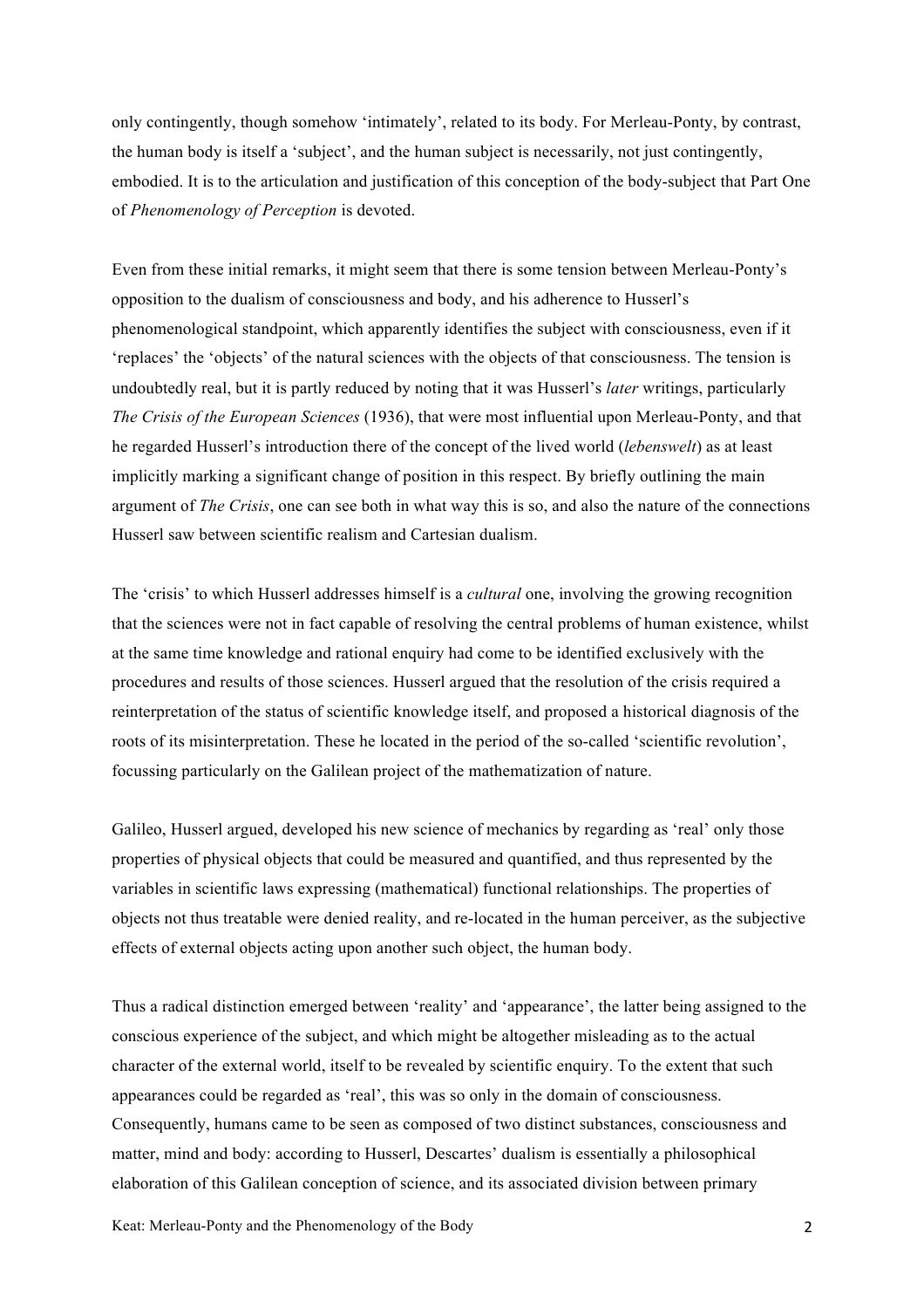(objective) and secondary (subjective) qualities. Since then, the history of Western philosophy has consisted in a series of unsuccessful attempts to overcome this dualism, leading up, as it were, to Husserl's successful phenomenological attempt.

The key move made by Husserl in *The Crisis* is to claim that Galileo's mathematized nature is not a direct representation *of* the real, but an abstraction *from* it. Mathematically expressible matter in motion is not 'all that there is': it is only an abstract model that may be useful in aiding our encounters with the lived world, the world which we perceive and within which we act. Scientific theories necessarily take this lived world as both their starting and finishing points, and hence must not be understood, as the scientific realist maintains, as undermining the claims to reality of the lived world, replacing it with a 'scientific' one, and then re-locating the lived world within the subject as the internal conscious effects of a scientifically characterized externality. And Husserl then proceeds to criticize orthodox psychology for its acceptance of this dualistic picture based upon scientific realism's misrepresentation of the status of scientific knowledge.

Scientific realism and Cartesian dualism are likewise central targets of Merleau-Ponty's *Phenomenology of Perception*. Taking up Husserl's conception of the lived world, he starts by exploring one specific aspect of this, the lived *body*: that is, he attempts to provide a phenomenological account of the human body, focussing primarily on the 'first person' standpoint, on what is involved for each of us in our bodily 'existence'. The body that is thereby revealed is not the scientific object of Cartesian dualism, and its subjectivity is not that of a consciousness 'inhabiting' such an object. Further, the world as it is for the human subject is 'for' an *embodied* subject, not for a disembodied consciousness. Human 'being-in-the-world' is a *bodily* being or existence, and will require for its adequate description a breaking with traditional philosophical categories.

Thus Merleau-Ponty, in his account of the human body, is not only challenging the possibility of conceptualizing it as a scientific 'object', and of conceptualizing humans as composed of such a body and an ontologically distinct consciousness; he is also proposing that humans in some sense *are* 'bodies', when this concept is properly understood. Further, to the extent that humans do indeed differ from other organic and inorganic beings, this is due not to their having some distinctive, *non*-bodily features, but rather to the distinctive character *of* their bodies.

### **2. Merleau-Ponty on Schneider's motility problems**

After this highly schematic account of Merleau-Ponty's project, it may come as some surprise to discover that he attempts to achieve it through a lengthy analysis of the case of a brain-damaged veteran from the First World War, by the name of Schneider, a case that had been investigated and described in great detail by two neuropsychologists, Gelb and Goldstein. Schneider had been injured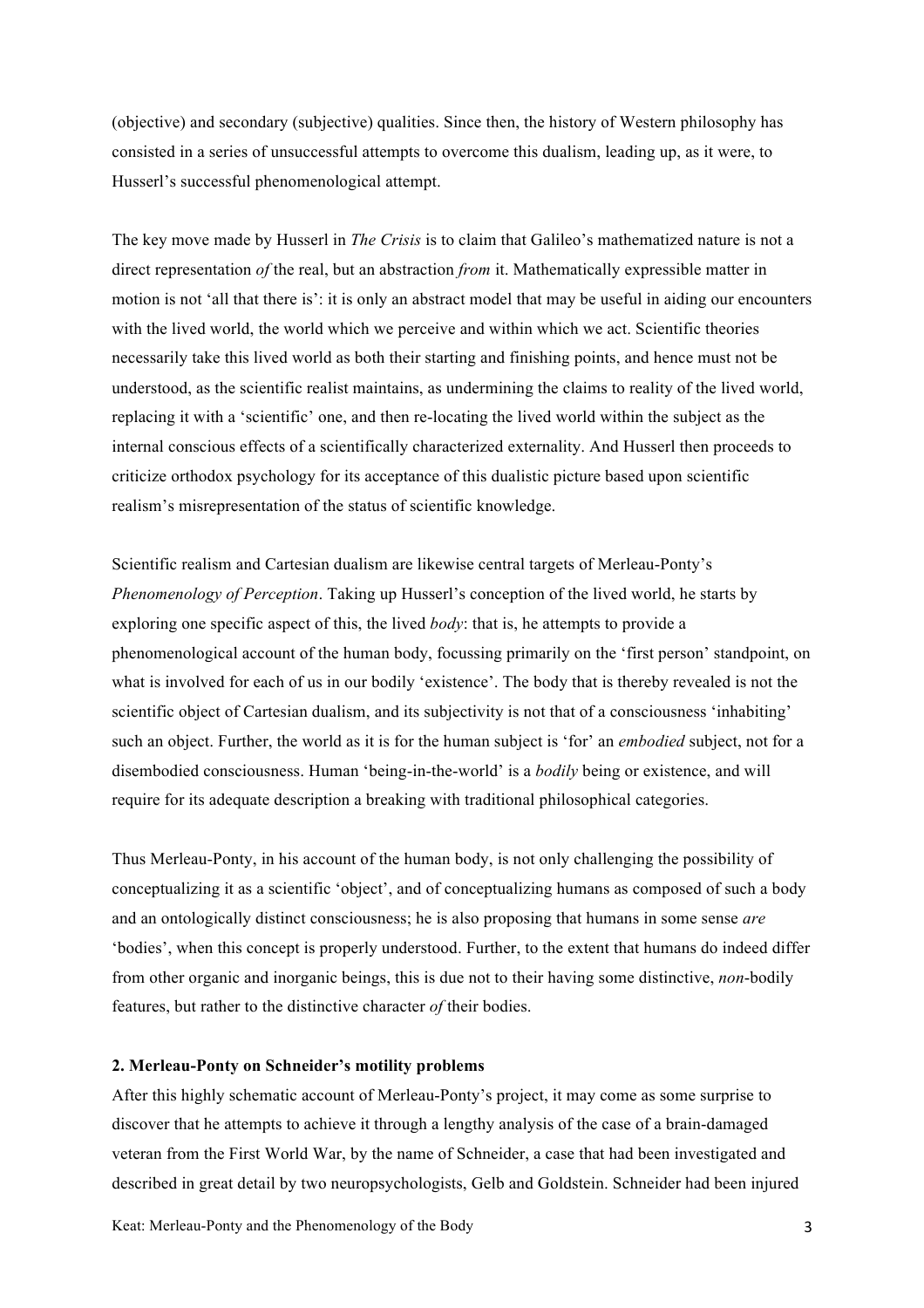by a shell-splinter that penetrated the occipital region of the cortex, normally regarded as the 'centre' of certain forms of visual processing. But the resulting defects were not exclusively visual, and Merleau-Ponty concentrates mainly on Schneider's body motility.

On the one hand, Schneider was capable of a large repertoire of normal bodily actions. He was employed making wallets, and could effectively handle the scissors, thread, needles and leather, with a production rate about 75% of the standard one. He could also successfully perform most everyday activities, such as pulling a handkerchief from his pocket to blow his nose, walking to the shops, scratching his leg where a mosquito had just bitten him, eating, and so on.

On the other hand, however, there were many actions that he either could not perform or, more usually, could perform only with considerable difficulty and with the aid of peculiar methods. When asked to point to his nose, he could do so only if he actually took hold of it, 'grasped' it. When his leg was touched by a ruler, under medical examination, he could neither point to the spot, nor verbally identify the position of the sensation. Asked to describe the angle of his arm to the floor when it was placed in a horizontal position, he could do so only by examining it carefully and checking the various angles between arm, trunk, and floor. Requested to make a circular motion with his hand, he would make a series of movements until. as it were, he 'noticed' one that looked as if it could become circular, and then completed it carefully. To give a military type salute, he had to arrange his whole body in an overall military bearing.

Following Gelb and Goldstein, Merleau-Ponty terms the types of actions that Schneider respectively could, and could not, perform, *concrete* and *abstract* movements. Roughly speaking, concrete movements are those performed in the course of everyday activity, responding to actual and immediate needs, whilst abstract ones involve a certain 'stepping back' from such concerns, and putting one's body into imagined, merely 'possible' situations, or taking its movements or positions as the 'object' (in the sense of 'aim') of actions. Merleau-Ponty then asks the question: how can Schneider's ability to perform concrete movements, and inability to perform abstract ones, be understood? More specifically: can the differentiation between the two be made within a dualistic framework?

His answer begins as follows. Considered in terms of the physically descrjbable behaviour involved, the muscular movements, and the external stimuli, there are in many (if not all) cases no significant differences between instances of the two types of movement. For example, reaching towards one's leg to scratch a mosquito-bite (concrete), and reaching to the point where a ruler has been pressed against one's leg (abstract), are near enough identical with respect to stimulus, behaviour, and muscular use. Schneider's body is not, as it were, physically unable to perform abstract movements, since it is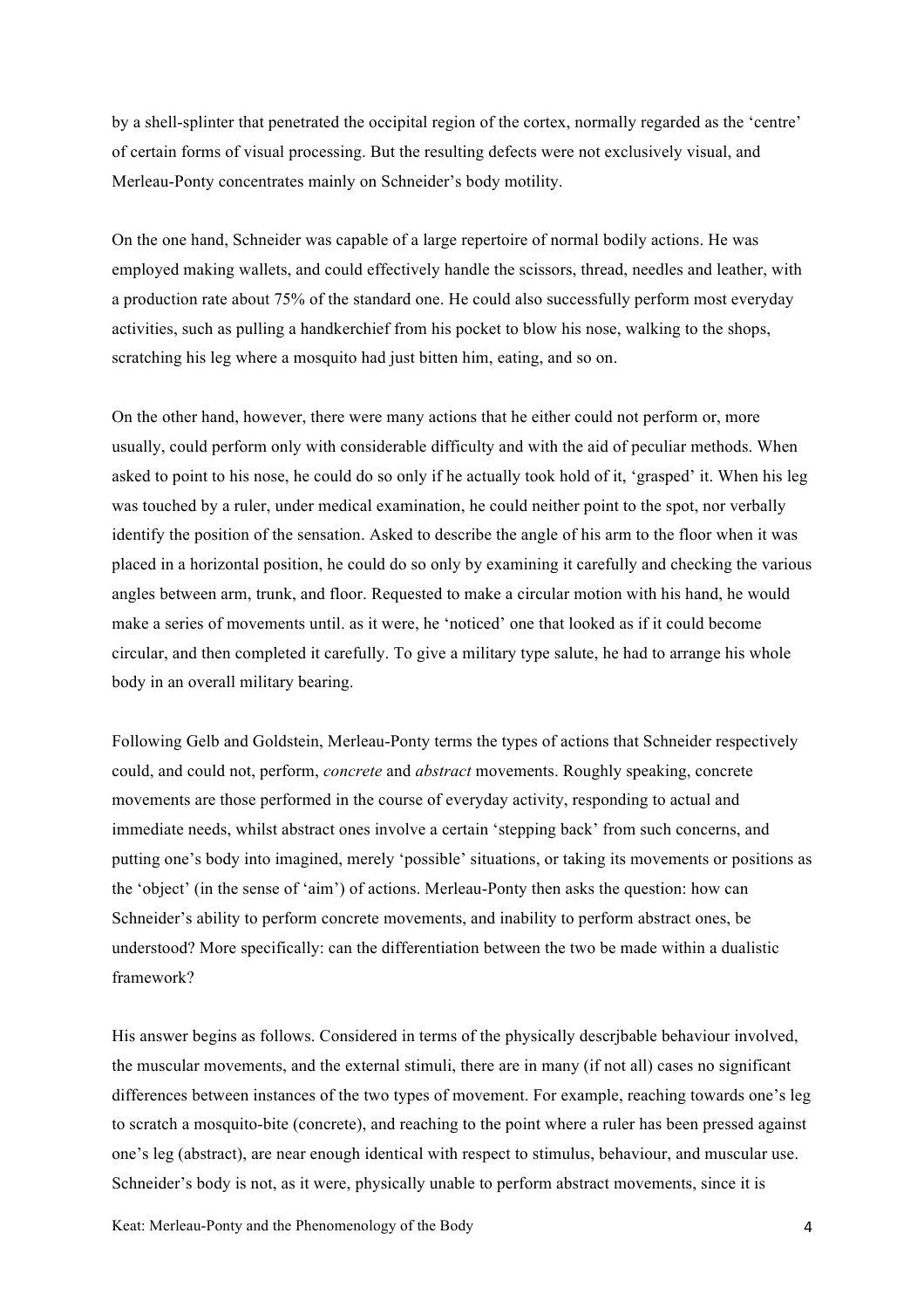perfectly capable of similar or identical (physically characterised) concrete movements.

But could one instead make the differentiation on the basis of the respective absence and presence of some kind of consciousness, so that concrete movements are regarded as lacking this, as nonconscious, automatic routines, whereas abstract movements are guided by conscious aims, and by a knowledge of the body, of the location and spatial inter-relationships of its parts? No, says Merleau-Ponty, for two main reasons. First, when we look at the way Schneider *does* try to perform abstract movements, we can see that far from lacking a conscious, intellectual understanding of what is to be done, his problem is precisely that he has to make recourse to this at all. He consciously monitors his body's movement, and judges it against what is, in effect, a mental picture of the aimed-at state of affairs. What is pathological about Schneider is the very presence of conscious thought, as a substitute for the normal capacity to perform abstract movement without this.

Second, he argues, what Schneider *can* perform, namely concrete movement, cannot be understood in a purely mechanistic fashion. For instance, he has acquired the ability to make leather wallets. But the skill that has been learnt cannot be characterized in terms of a specific set of physically describable movements. He will 'know' how to vary his bodily movements to deal with an indefinitely large number of particular circumstances: with sitting at different distances from the bench at which he is working, with the implements and materials in different locations, coping with a temporary injury to one of his fingers, and so on. The bodily skill can be defined only by reference to its intended outcome, and the particular movements involved must be understood as solutions to 'problems' identified in relation to this aim.

Merleau-Ponty summarizes this stage of his analysis as follows:

"What he [Schneider] lacks is neither motility nor thought [the two categories of dualism], and we are brought to the recognition of something between movement as a third person process [the movement of the 'scientific', object-like 'body'] and thought as a representation of movement [the Cartesian 'consciousness'] — something which is an anticipation of, or arrival at, the objective and is ensured by the body itself as a motor power, a 'motor project', a 'motor intentionality' in the absence of which the order [i.e. the request to perform various abstract movements] remains a dead letter." (p.110).

For Merleau-Ponty, neither concrete nor abstract movement can be understood either as physical motility (the motility of a 'scientific' body) or as this same motility 'combined' with consciousness. Both kinds of movement involve what he calls 'motor intentionality' (a concept I shall say more about later), and to analyse the differences between them we must distinguish the specific forms of

Keat: Merleau-Ponty and the Phenomenology of the Body 5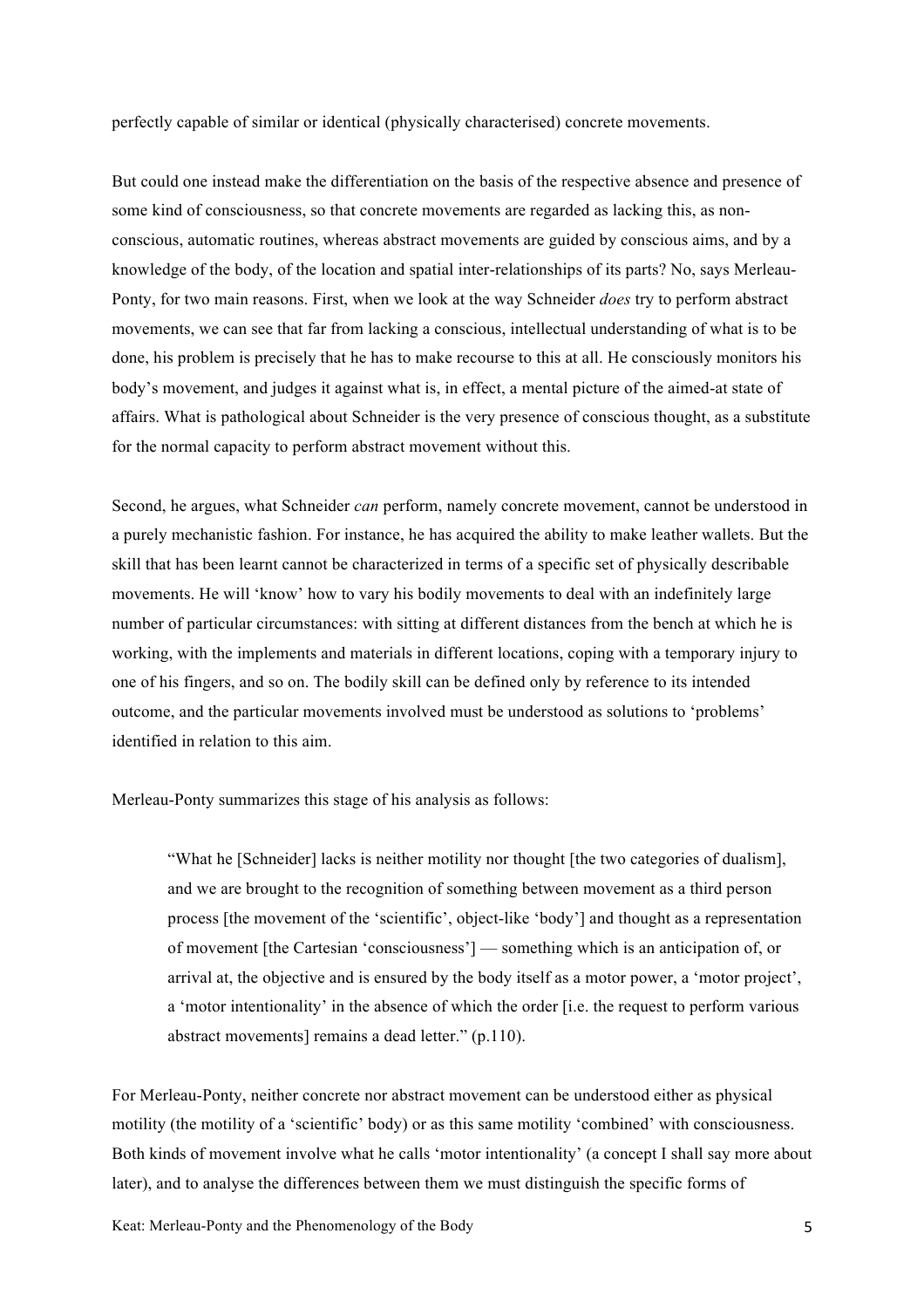intentionality they involve, the different 'attitudes towards the world' — and hence, since 'the world' is *for* the embodied subject, 'different worlds'. This kind of analysis, he says, consists in "correctly reading phenomena, in grasping their meaning, that is, in treating them as modalities and variations of the subject's total being" (p.108). The specific analysis proposed in Schneider's case goes roughly as follows.

In concrete movement, our bodies are related to the world as the locus of various immediate and habitual tasks, its objects presenting themselves as *manipulanda* (p.105), things to be acted upon, dealt with, for instance in work. For Schneider, says Merleau-Ponty, "the [concrete] task to be performed elicits the necessary movements from him by a sort of remote attraction". Here, the body "surges towards objects to be grasped and perceives them"  $(p.106)$ . In abstract movement, by contrast, the body is withdrawn from this sphere of action, and may itself become an object of amusement, experiment, play-acting, and so on. This requires a capacity of "projection",

"... whereby the subject of movement keeps in front of him an area of free space in which what does not naturally exist may take on a semblance of existence",

a capacity to detach oneself from "that plenum of the world in which concrete movement took place", and to carve out "a zone of reflection and subjectivity" (p.111). Thus:

"... in order to be in possession of my body independently of any urgent task to be performed; in order to enjoy the use of it as my mood takes me, in order to describe in the air a movement formulated only verbally... I must reverse the natural relationship in which the body stands to its environment, and a human productive power must reveal itself through the density of being" (p.112).

This 'productive power', as one might already have suspected, is *freedom*, and Merleau-Ponty thus concludes that:

"... all Schneider's troubles are reducible to a unity ...: he is 'tied' to actuality, he 'lacks liberty', that concrete liberty which comprises the general power of putting oneself into a situation" (p.135);

".. . his body is at his disposal as a means of ingress into a familiar surrounding, but not as the means of expression of a gratuitous and free spatial thought" (p.104).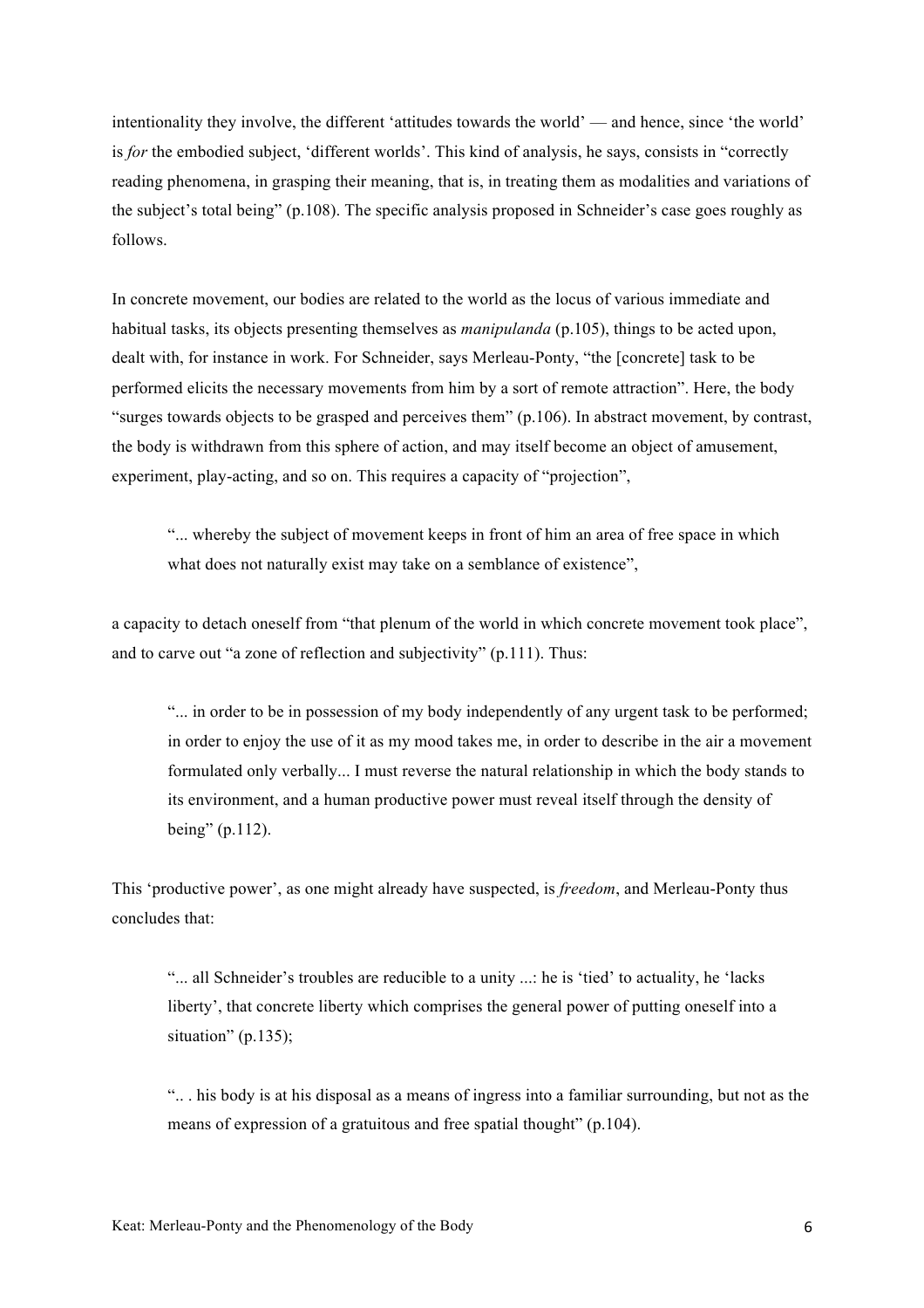However, it is crucial here not to be misled, for instance by the last phase quoted above, into thinking of this 'freedom' as *thought*, as a conscious 'reflection' that is separate from bodily action and can 'guide' it. As noted already, abstract movement is not decomposable in this manner: it remains a form of 'motor intentionality', distinct from that of concrete movement, but nonetheless an embodied way of being in the world. The 'detachment' from familiar surroundings is not a detachment from our bodies, but a different mode of their existence.

To put this in more technical terms, we have here an example of an '*existential-phenomenological* analysis of the body-subject', an attempt by Merleau-Ponty to 'read' the phenomena of Schneider's embodiment in a manner which is entirely distinct from any kind of (what he calls) 'scientific' or 'causal' thought, and which rejects the dualism of body and consciousness. We can now proceed to his more general, positive account of the body-subject.

### **3. The body-subject**

In the course of his analysis of Schneider, Merleau-Ponty discusses several other examples of 'normal' bodily movements. He is particularly interested in habitualized skills of performance, such as using a typewriter, driving a car, or playing a musical instrument. None of these, he argues, can be understood as automated sequences of physically specifiable movements, for the reasons already given in the case of Schneider's wallet-production. Nor do they involve the application, either consciously or unconsciously, of some mental formula or principle: one can perform successfully without being able to articulate the 'principles' supposedly involved, and conversely one can articulate the principles without being able to perform the actions. He discusses, for example, a particular organist, who could with one hour's practice 'transfer' his skills to a new instrument whose stops, pedals, and so on were quite differently located from his usual instrument. This practising did not involve any attempt to form a mental picture or map of the new positions: rather, says Merleau-Ponty,

"He sits on the seat, works the pedals, pulls out the stops, gets the measure of the instrument with his body, incorporates within himself the relevant directions and dimensions, settles into the organ as one settles into a house" (p.145).

Both in the case' of specific performing skills, and in our everyday dealings with the world, says Merleau-Ponty, we cannot regard our bodies as the object-like instruments of a guiding, knowing, intending consciousness. Instead, we must recognize that it is our bodies which themselves understand what to do and how to do it, and that it is the body's intentionality which directs us towards the world. The concepts of 'meaning' — of intention, aim, understanding, direction/directedness, significance, etc — are applicable directly and literally to the body, not indirectly or metaphorically via a dualistic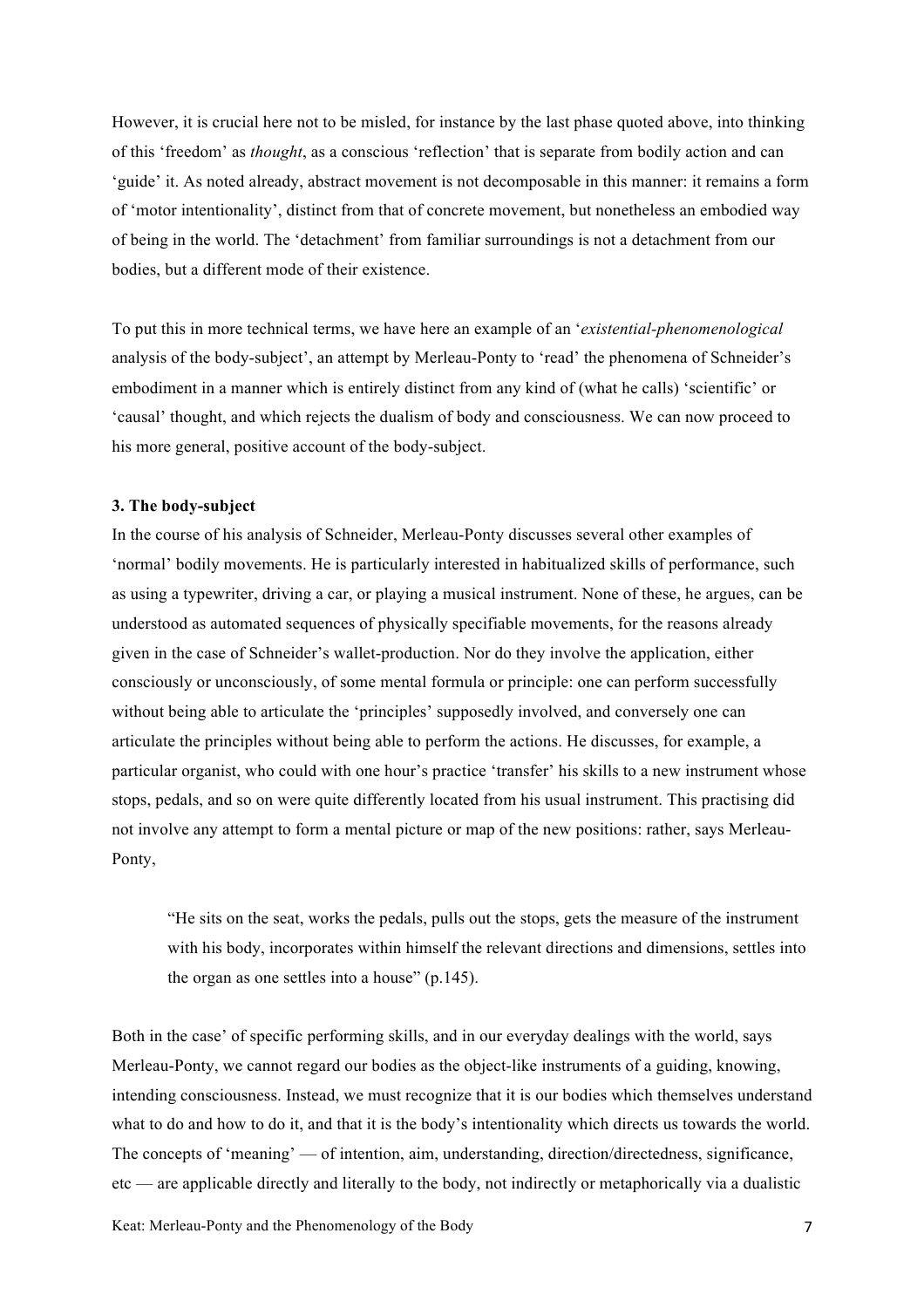view of the body-as-object linked to an intentional consciousness. In particular, our bodies can properly be said to possess *knowledge*, and we must not restrict the concept of knowledge to cases involving reflective intellectual processes, the explicit articulation of beliefs, principles, theories, goals, and so on. Thus:

"Our bodily experience of movement is not a particular case of knowledge [i.e. intellectualist, theoretical 'knowledge']; it provides us with a way of access to the world and the object, with a '*praktognosia*', which has to be recognized as original and perhaps as primary" (p.140).

By "original and (perhaps) primary" Merleau-Ponty means respectively the following: that the body's *praktognosia*, i.e. practical knowledge, cannot be analytically decomposed into more primitive concepts, such as 'body' and 'mind'; and that this praktognostic body in some sense forms the basis for all other kinds of relationship between the human subject and the world. In particular, as he goes on to argue in Part Two of *Phenomenology of Perception*, our bodies provide the basis of our *perceptual* relationship to it, including, for example, our perception of the spatial relationships between its various elements. These relationships are experienced by us not in the form of the 'objective', impersonal matrix of a Newtonian space, but always from the perspective of our own, action-oriented bodily organization. 'Up, down', 'on, under', 'near to, far from', and so on: these are the dimensions of a lived, 'phenomenal' spatiality, gaining their sense from our embodied intentionality.

Thus, for Merleau-Ponty, the concept of the body-subject involves not only the claim that the body is a 'subject', in the sense that many of the properties traditionally ascribed to the human subject are properly applied to 'it'; but also, conversely, that the human subject is a 'body', in that if we adopt the view that 'the world' is somehow constituted as an object by and for the subject, we must recognize also that this subject is itself a (certain kind of) body. His account of the body, he claims, enables "us clearly to understand motility as basic intentionality. Consciousness is in the first place not a matter of 'I think that' but of 'I can" (p.137):

"I can therefore take my place, through the medium of my body as the potential source of familiar actions, in my environment conceived as a set of *manipulanda* and without, moreover, envisaging my body or my surrounding as objects in the Kantian sense [i.e. as the objects of a Newtonian 'scientific' universe]. There is my arm seen as sustaining familiar acts, my body as giving rise to determinate action having a field or scope known to me in advance ['practically' known, by the body itself], there are my surroundings as a collection of possible points upon which this bodily action may operate...." (p.105).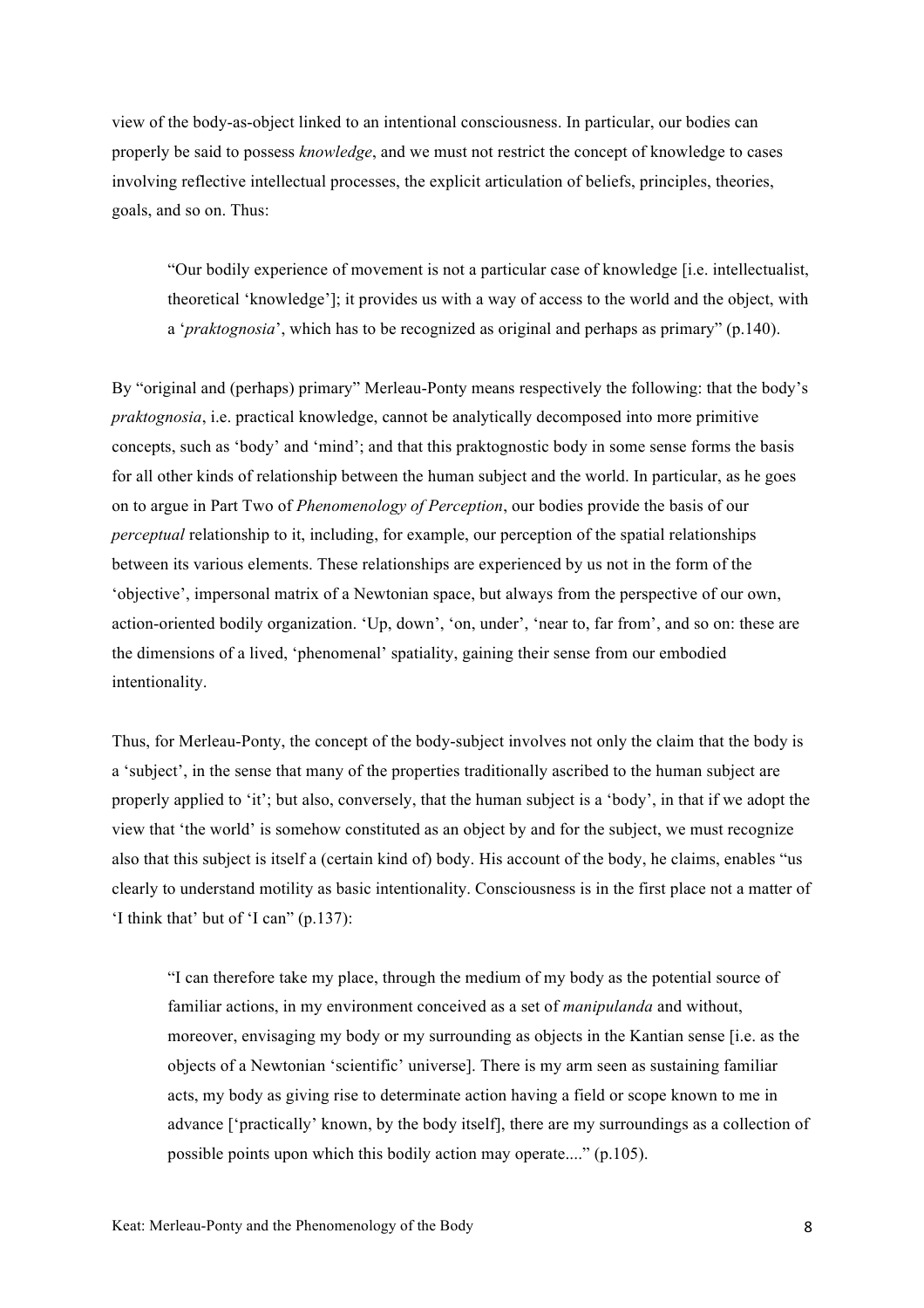In the following section, I will examine a recent application of Merleau-Ponty's position to the analysis of gender-differences in bodily motility. By doing so I hope to indicate both the fruitfulness of his views, and certain problems they face. But before doing this, I want to propose a possible framework for understanding and assessing that position as it has so far been presented, by noting three different senses in which it can rightly be described as a 'phenomenology of the body':

(1) As the programmatic outline of a certain task of phenomenological description, which is concerned to identify 'what the (human) body is like', that is with the nature of our experience of our own and others' bodies, as we use and encounter them in our actual lives;

(2) As a 'philosophical' phenomenology (of the body), which not only advocates that (1) should be carried out, but which also rejects the standpoint of scientific realism, according to which any results of (1) would themselves require explanation by reference to the processes identified by the empirical sciences — for example, by neurophysiology; and

(3) As a distinctive position within philosophical phenomenology, which not only endorses the claims in (2), but further maintains that the human subject for whom the phenomenal world of objects exists is an embodied one, and hence gives (1) a special significance.

Some comments on the differences, and relationships, between these three may be helpful here. At least some psychologists would happily identify their approach as 'phenomenological', in the sense that their starting-point is an attempt to describe the subject's actual experience of the world: for example, the Gestalt psychologists' work on perception, or Michotte's on the experience of causality. They can thus be understood as endorsing (1). But they are not thereby *philosophical* phenomenologists (i.e. (2)), since they assume that it is necessary and legitimate to then go on to explain the character of this experience in terms, say, of external physical stimuli (light waves etc.) and their internal neurological 'processing'. By contrast, what for them are the 'real physical causes' are, as I noted earlier in the case of Husserl, for the philosophical phenomenologist only abstractions from the real, lived world.

Thus Merleau-Ponty, in his account of Schneider, argues at length against the possibility of any scientific explanation of his motor pathology by reference to the damage of the visual cortex. The only kind of 'explanation' that he will allow is one in terms of the character of Schneider's way of being-in-the-world, his lack of the 'projective capacity', his being 'tied to actuality', and so on. Indeed, commenting at one point on what is termed *apraxia*, disorders of voluntary movement such as not being able to reach out to pick things up, he says: "Objects no longer exist for the arm of the *apraxic*, and this is what causes it to remain immobile" (p.139).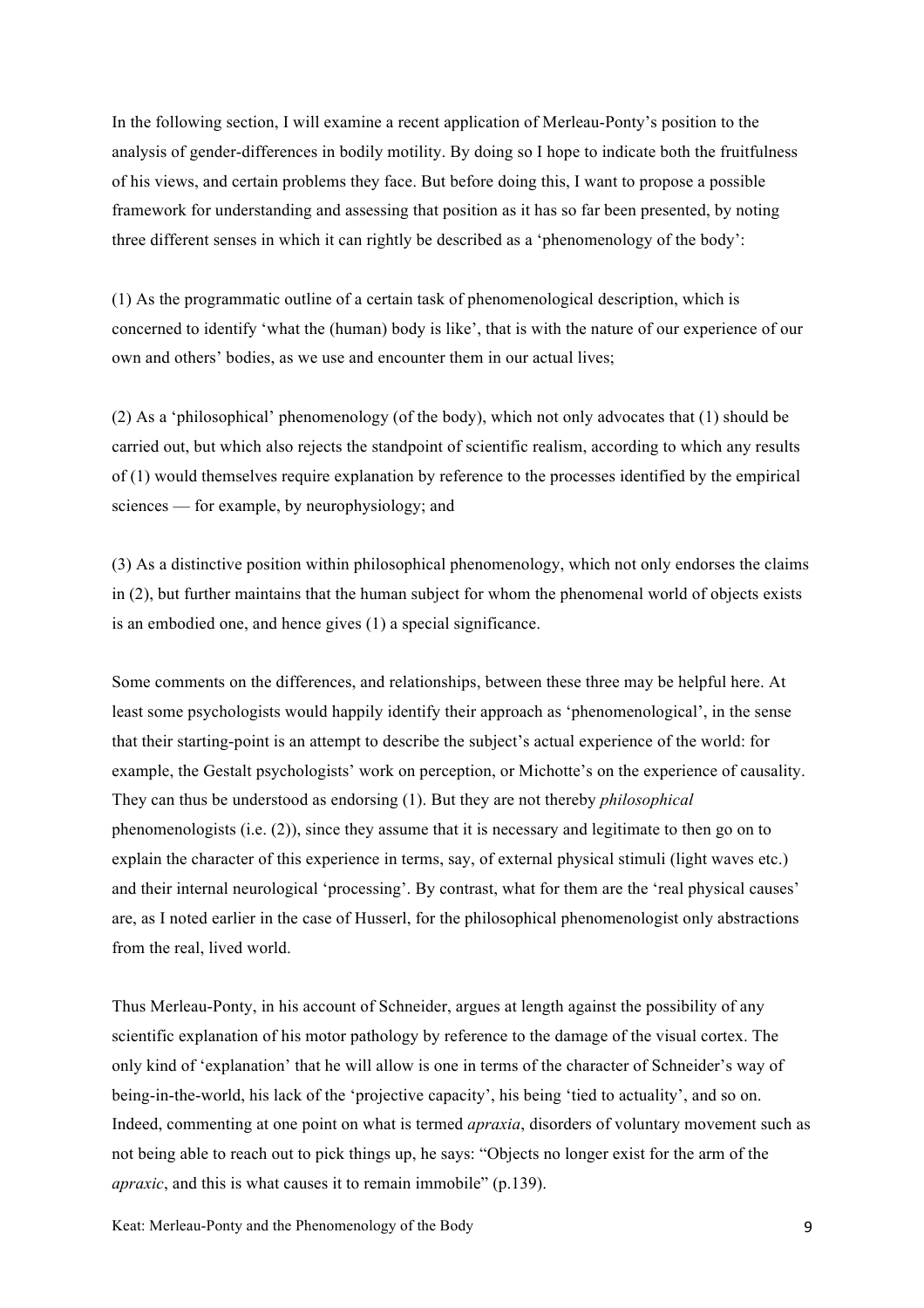That is, one should not try to explain the incapacity to reach for objects via the immobility of the arm, and then in terms of the brain-injury, 'scientifically'. Instead one should 'explain' (through an existential-phenomenological analysis) the arm's immobility in terms of the patient's 'attitude' towards objects: a *bodily* (intentional) attitude, of course. And it is just because this 'attitude' is a bodily one that Merleau-Ponty is not just any kind of phenomenologist, philosophically, but specifically a phenomenologist 'of' the body (i.e. (3)).

### **4. A phenomenology of the gendered body**

In an illuminating paper entitled 'Throwing Like a Girl' (*Human Studies*, vol 3, 1980), Iris Marion Young has applied an analysis based on Merleau-Ponty's work to various differences between female and male bodies: or perhaps one should say, between feminine and masculine bodies in (primarily middle-class) contemporary North American culture — I will return to the importance of this preferred formulation later. She begins by describing an often noted difference, emerging at a quite early age, between the throwing movements of girls and boys. Whereas boys make use of their whole bodies, twisting the trunk and planting one leg behind the other, girls tend to stand facing forwards, with no movement in any part of the body other than the throwing arm itself. The same absence of whole-body use is displayed in many other activities, such as lifting or pushing heavy weights, or opening bottles and jars; and these actions are often performed with an apparent air of disbelief by the girl in her capacity to do them.

In running, climbing, walking, playing games, and so on, says Young, there is a characteristically feminine mode of bodily comportment. In addition to the relative (to boys') failure to mobilize the resources of all of the body, there is a tendency to concentrate attention upon the bodily movements themselves rather than upon the aim or objective of the actions, a form of self-consciousness about the body itself which occurs at the expense of its effective non-conscious use to achieve a particular task, and which sometimes involves a counter-productive concern with possible injury or harm. In crossing a stream, for example, the girl's focus is often upon the apparent difficulty of placing her limbs in a secure position, rather than upon the attainability of the bank on the opposite side. And in playing games such as baseball, girls, unlike boys, tend to view the ball as something which is coming at them, and then await its arrival, rather than as something towards which they are going to move, to redirect its motion

Young goes on to sketch an existential-phenomenological analysis of these features of female bodily motility, basing this on Merleau-Ponty's view that, as she puts it,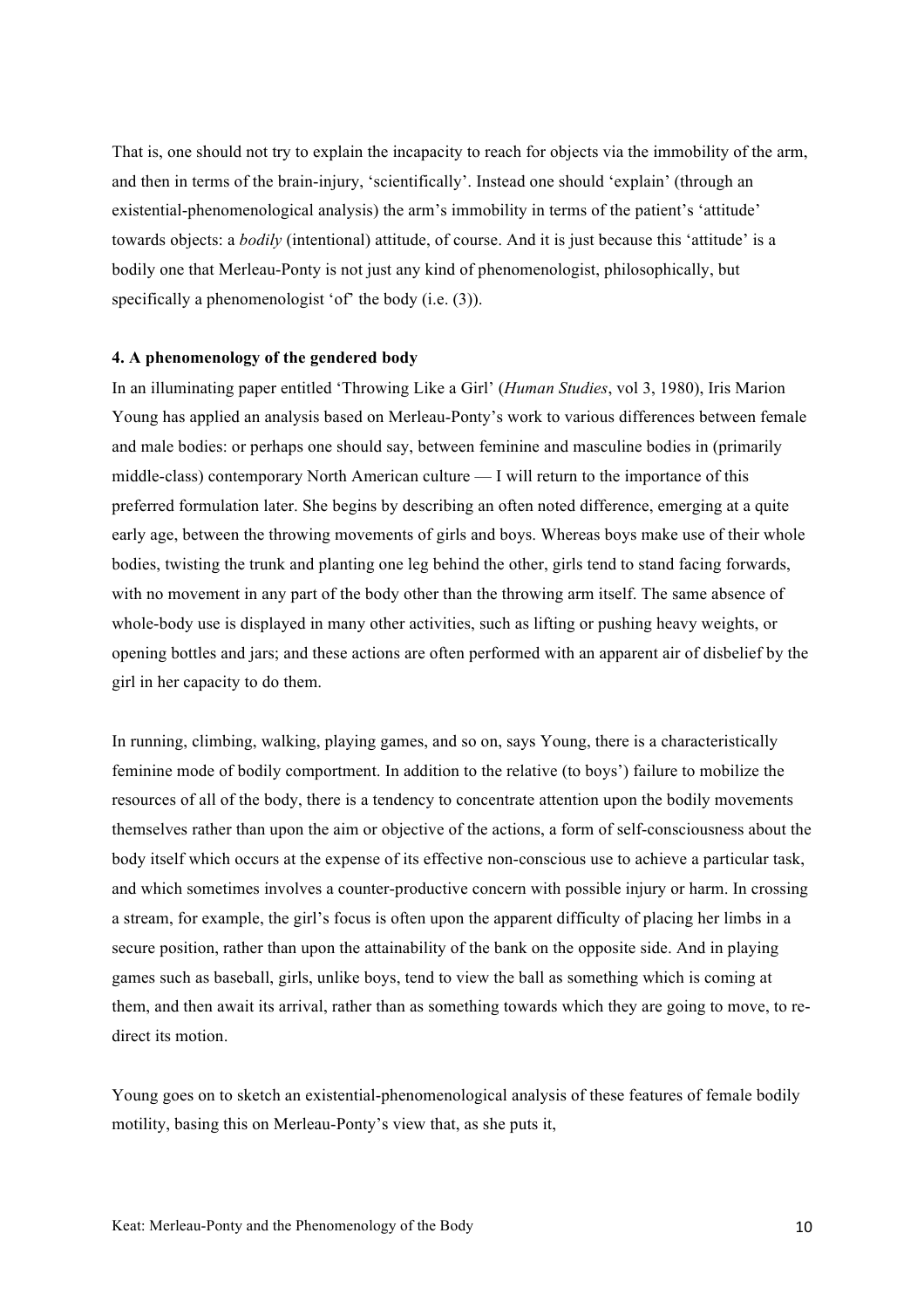"There is a world for a subject just insofar as the body has capacities by which it can approach, grasp and appropriate its surroundings in the direction of its intentions," (p.12)

and that this primary intentionality involves an 'I can' rather than an 'I think'. Young suggests that what underlies the characteristics of feminine bodily movement she has described is an 'inhibited intentionality' that expresses an 'ambiguous transcendence', which itself involves the body's subjectivity being constantly undermined by a simultaneous objectivity.

The intentionality is inhibited insofar as the feminine body fails to be holistically organized exclusively towards the aim of the action. An *un*inhibited intentionality "projects the aim to be accomplished and connects the body's motion towards that end in an unbroken directedness which organizes and unifies the body's activities" (p.14). By contrast, she says:

"Feminine motion often severs this mutually conditioning relation between aim and enactment. In those motions which when properly performed require the coordination and directedness of the whole body upon some definite end, women frequently move in a contradictory way. Their bodies project the aim to be enacted, but at the same time stiffen against the performance of the task" (p.14).

This contradictory mode of movement can be regarded as expressing simultaneously both an 'I can' and an "I cannot'; or rather, perhaps, a '*one* can' but '*I* cannot': The action is 'performable', but not (altogether) 'by me'.

The intentionality is thus inhibited by a persistent disbelief in the capacity to reach the objective, and undermined by an anxious focus upon the processes of bodily movement themselves. Thus the feminine body is never that of a fully transcendent subject, projecting itself wholeheartedly towards the world of objects to be acted upon, but is bedevilled by a pervasive 'immanence', returning to the status of 'object', and thus achieving only an ambiguous transcendence.<sup>2</sup>

Having presented this (existential-phenomenological) analysis, Young goes on to consider the question: how does it come about that the feminine body displays these features? At this point it is important to emphasize the historically and socially specific nature of the mode of bodily existence

<sup>&</sup>lt;sup>2</sup> I think that Young's reading of Merleau-Ponty is at certain points somewhat problematic, and is perhaps influenced too much by de Beauvoir's and Sartre's conception of the subject, which differs somewhat from Merleau-Ponty's. This is especially so in the use she makes use of a concept of 'transcendence' which is not, so far as I can see, one that Merleau-Ponty would endorse. However, I shall ignore these concerns in what follows, and assume that Young's Merleau-Ponty is Merleau-Ponty: this is partly because I am more interested in substantive issues than textual exegesis.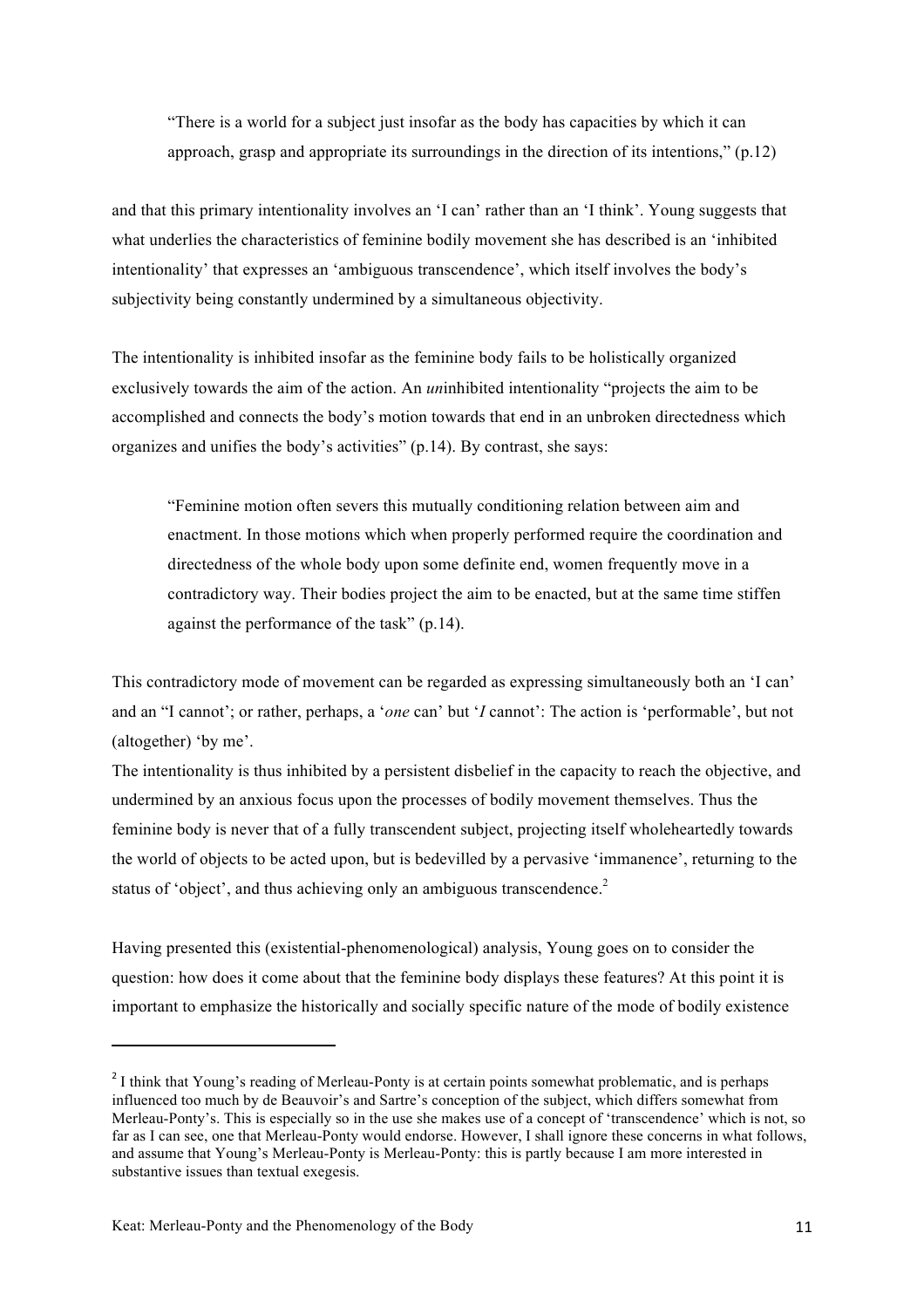she is talking about. As she rightly maintains, there is no reason to believe that this is universal: for example, it would be unlikely to apply in agricultural societies utilizing female labour. The diversity of feminine motility in different socio-historical contexts would by itself lead one to doubt any innatist explanation; and even if there are genetic differences between the potential strength of male and female bodies, Young points out that the difficulties in performing the 'acts of strength' that she has described are not due to relative muscular weakness but to the non-mobilization of the actual bodily resources. She is therefore inclined to explore instead the ways in which the female child, in a particular cultural context, 'learns' to use and regard her body: to examine, as one might put it, how one aspect of acquiring a feminine *gender* is acquiring a feminine *body*, in the existentialphenomenological understanding of this.

As Young notes, there are a number of fairly obvious ways in which girls are discouraged from engaging in the kinds of activities which would develop the bodily 'skills' described earlier: for example, they are rarely asked or expected to "perform tasks demanding physical effort and strength", and the types of play expected of them are typically more sedentary and "enclosed" (p.22). However, at a more fundamental level, she argues, girls come to regard their bodies primarily as 'objects', rather than as sources of outer-oriented activity. In particular, the girl's body develops both as the object of the male's sexual gaze or 'look', and also as the object of various forms of physical invasion. With respect to the former, Young suggests that this experience of being looked at is in effect 'internalized' so that the girl's body becomes an object for her own concern, generating a kind of self-conscious anticipation of and preparation for the gaze of others.<sup>3</sup> At the same time, the awareness of her body as a potential target of invasion encourages a defensive strategy of constructing a protected area of inner space that keeps the others at a distance, but in doing so severs the links between the body and outer objects.

At the end of her paper, Young notes various gaps and problems in her account of the feminine body. First, it might be said that her general claims about how women perform actions requiring 'whole body mobilization' are misleadingly based on a gender-biased sample, by considering only those activities that are primarily performed by men/boys, such as various sports and games. For example (mine, not hers) if one looked at the way women and men pick up and carry one well-known heavy object, namely a child, one might come to the opposite conclusion that women are 'better' at utilizing every part of the body, whilst men rather awkwardly stick out their arms and hope. Second, and more

<u> 1989 - Johann Stein, fransk politik (d. 1989)</u>

 $3$  But note here that men, too, might be said to develop a sense of their bodies as 'objects', e.g. as mechanical instruments, or as objects of admiration for their strength and utility. Clearly, this terminology of 'subject' and 'object' is, by itself, inadequate to express these different kinds of objectivity: one really needs a quite different, more varied and subtle vocabulary.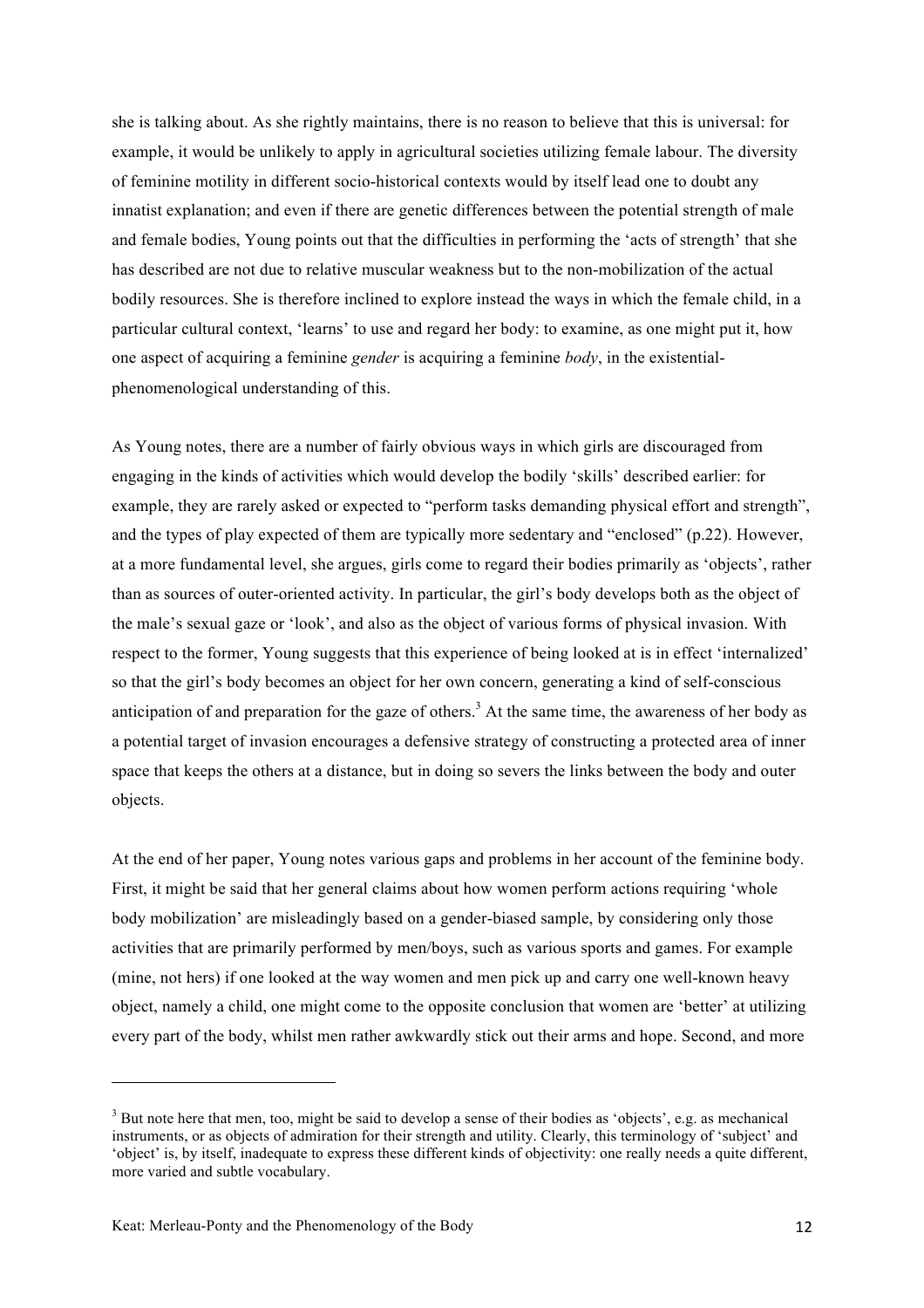importantly, she points out that her account has been confined to 'task-oriented', instrumentalpurposive bodily activities, and does not include other varieties of movement, such as dancing.

However, earlier in the paper Young proposes a theoretical rationale for this instrumental action focus. "Primarily", she says, "... the kind of movement I am concerned with is movement in which the body aims at the accomplishment of a definite purpose or task", movement which requires "... the confrontation of the body's capacities and possibilities with the resistance and malleability of things" (p.5). She continues:

"Besides reasons of space, this limitation of subject is based on the conviction, derived primarily from Merleau-Ponty, that it is the ordinary purposive orientation of the body as a whole towards things and its environment which initially defines the relation of a subject to its world" (p.5).

Merleau-Ponty's account of this, she answers, "applies to any human existence in a general way"; but "at a more specific level" there are particular "modalities" of this, such as the feminine one. But there is surely a problem, or potential danger, here. As has been seen, Young's description of the feminine 'modality' of bodily existence essentially presents it as a defective one: incomplete, ambiguous, inhibited, and so on. She does not provide, or suggest the possibility of, an account of another modality, a masculine one, which might likewise appear as 'defective', but in different ways. Indeed, precisely the contrary is implicitly suggested: that women 'fail' to be proper 'subjects', whilst men succeed. Rather than there being a gender-neutral account of 'human bodily existence in general', with distinctive gender modalities, one gets the impression instead that the feminine mode, unlike the masculine, is only partly 'human'.

But what if, in fact, this supposedly general, 'human' bodily existence was itself distinctively masculine? That is, what if the supposedly universal 'we' of Merleau-Ponty's phenomenology of the body were actually a *gendered*, *masculine* 'we'? This is the possibility which, in the final section, I will briefly explore.

#### **5. Merleau-Ponty's masculine body**

That this might be so is partly suggested by the somewhat phallic character of at least some of the metaphorical terms that Merleau-Ponty uses to describe the body-world relationship. For example: he talks of an arm which "shoots through space like a rocket to reveal the external object in its place" (p.92); "our phenomenal body", he says, "surges towards objects to be grasped" (p.106); phenomenal space is described as something that we "have been thrust into ... by our body" (p.142), and Schneider's problems are at one point described in terms of his "intentional arc" going "limp" (p.136).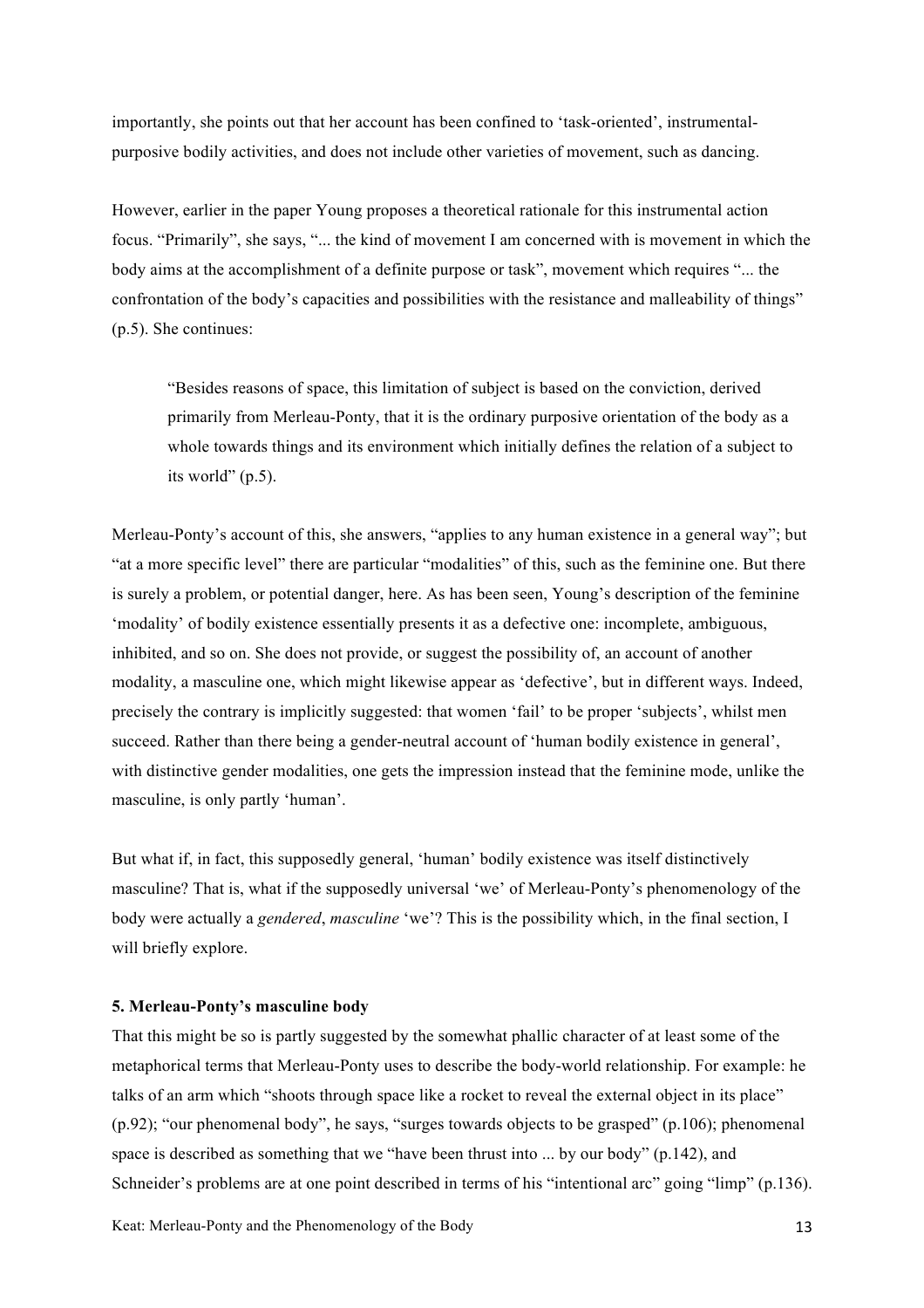More generally, he continually emphasizes the active, manipulative, task-oriented, grasping, working, getting-to-grips-with character of the body's being-in-the-world, and asserts that "the main areas of my body are devoted to actions" (p.146). Thus, both in imagery and explicit doctrine, Merleau-Ponty's body is the vehicle of what are, in the relevant cultural context, recognizably masculine projects and concerns.

However, it is not so much by what is present in his account of the body, as by what is absent from it, that one's suspicions may most strongly be aroused. In particular, I can find no reference to the significance of the body as the site of what has very often within philosophy been regarded as an essentially passive dimension of human existence, namely of the *emotions*: experiences which one supposedly 'suffers'. Nor does Merleau-Ponty talk of the body, not only as the means for our exploration of the world 'outside' us, but also as the means for certain forms of *self*-knowledge. It may be true that all emotions have an intentional object, are directed at something or someone; but it is also true that their specific character and quality emerges most clearly when one is prepared to turn one's attention away from their objects and towards one's own bodily experiences. 4

I would like to illustrate this by considering just one example, taken from what is, in terms of current conceptions and practices of masculinity, an especially problematic area of emotional experience, that of *vulnerability*. Roughly speaking an important dimension of the process of becoming male/masculine is the acquisition of invulnerability: of the ability (as Wilhelm Reich would put it) to ward off the knocks of the outer world, to avoid dependency, to maintain a sense and appearance of impenetrability, to resist giving in or giving way, to conceal any feelings of weakness or helplessness. This acquisition of invulnerability is presented as a necessary element of maturity or adulthood, themselves defined in terms of the rejection and negation of infancy and childhood, during which the experience of vulnerability is typically central. And this process has a bodily dimension: for instance, the muscular and postural developments involved in the 'mastery' of the kinds of bodily skills discussed in the preceding section are also, I would suggest, a means of closing off one's body to the rejected domains of emotional experience.

<u> 1989 - Johann Stein, fransk politik (d. 1989)</u>

<sup>4</sup> It might be argued that I am unfair to Merleau-Ponty since, in effect, I follow Young in concentrating on Merleau-Ponty's account of concrete movement, thereby ignoring what he says about abstract movement, the freedom of the projective capacity, and so on. So perhaps the example I go on to provide could be located in this latter aspect of bodily existence? However, I don't think this would be correct, since although he clearly has in mind the imaginative and creative 'use of' and 'play with' the body, I don't think he would include the bodily character of emotional experience. His abstract movement examples are still 'outer-world performances', like concrete movements.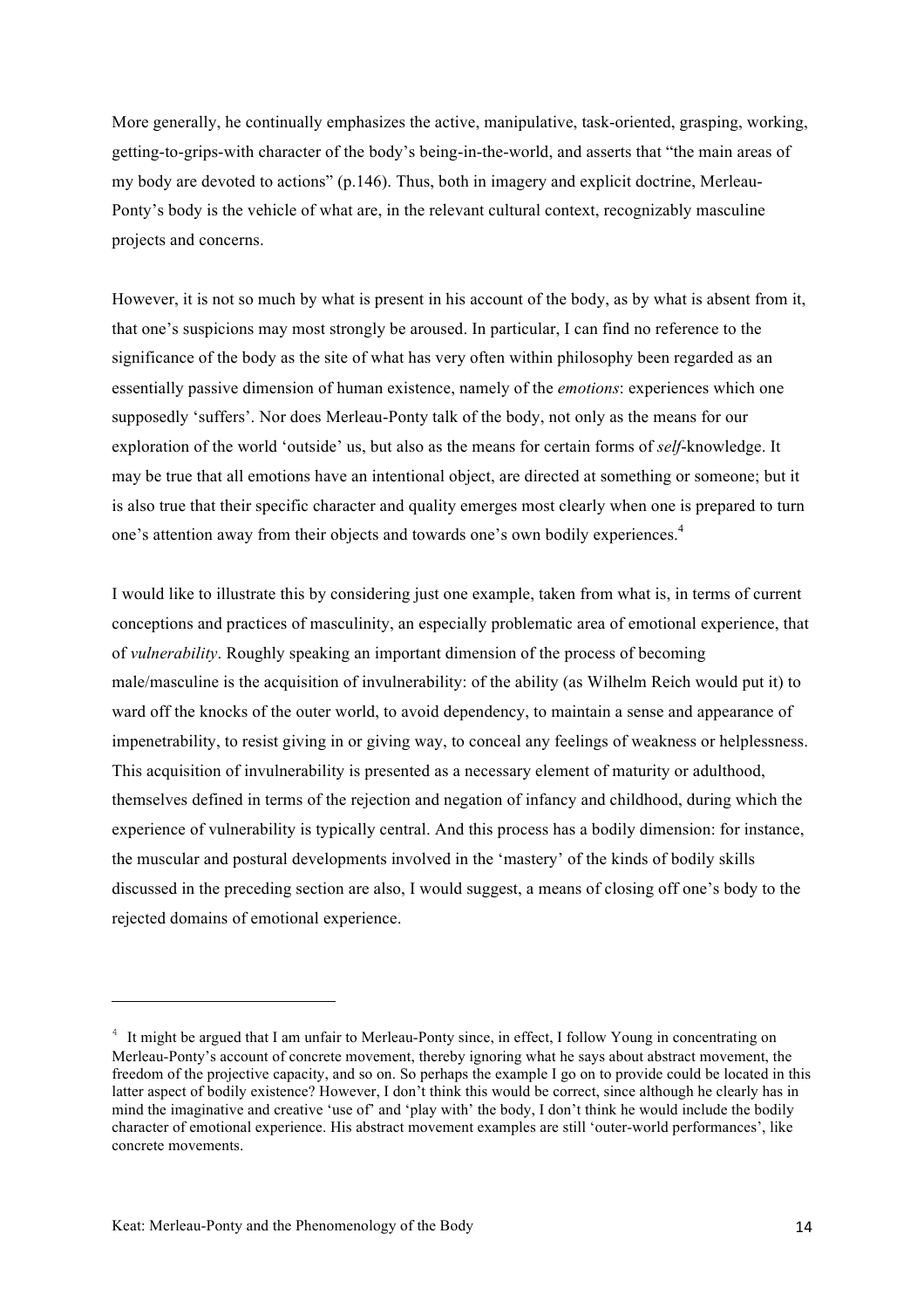However, the potential sense of vulnerability is rarely if ever entirely lost; and at least one important way in which it can be, as it were, re-activated, is through the use of bodily techniques in a quasitherapeutic setting. For example, one can employ what might be termed 'the supine *plié* posture': lying down on one's back, with one's knees flexed, and legs rotated outwards in the classical-ballet *plié* position



This is a position that is often experienced by men as particularly threatening and 'uncomfortable', especially when combined with another person standing in the space provided by the opened-out legs. It may take little in the way of imaginative fantasy to experience a marked feeling of helplessness, and possibly to re-evoke actual or schematic painful 'scenes' from infant life. Equally, though, the initial scene of fear and impotence may be positively transformed into a growing trust and confidence; an enjoyment (without masochism) of a partly discovered, partly re-discovered ease and receptivity; and the relief that comes from there being no need to defend oneself or retain command of the situation. And to the extent that this initially therapeutic experience is allowed and enabled to become integrated into extra-therapeutic life, one might expect eventually to witness some change in the masculine modality of embodied existence.

I introduced this example to suggest that Merleau-Ponty's conception of the body-subject seems to exclude or ignore certain dimensions of embodiment, dimensions which are perhaps themselves relatively inaccessible from a masculine standpoint. And just because his account of embodiment is also, for him, an account of what is involved in being a human subject, further exploration of this and other similar examples might also suggest problems in his (and other philosophers') conception of this 'subject'. In particular, there seems a tendency here to equate subjectivity with activity, and objectivity with passivity.

That is, there may be an assumption that in order for humans to, as it were, distinguish themselves from the inert, passive world of 'objects' (and, indeed, in order for such a world to exist, to be 'constituted' as such), they must exist in an *active* relation to that world (and perhaps even to other human 'subjects'). But this would mean that a whole area of human experience that, in certain respects might be described as 'passive' (though the pejorative sense of this term makes me uneasy in using it here), are *ipso facto* deemed 'not genuinely or fully human', are regarded as reducing the human subject to the status of a mere 'thing' or 'object', of a body in the sense in which the world of inert objects is composed of 'mere bodies'. This seems to me mistaken, in that it effectively denies the still distinctively human and subject-like character of, for example, the experience of vulnerability or